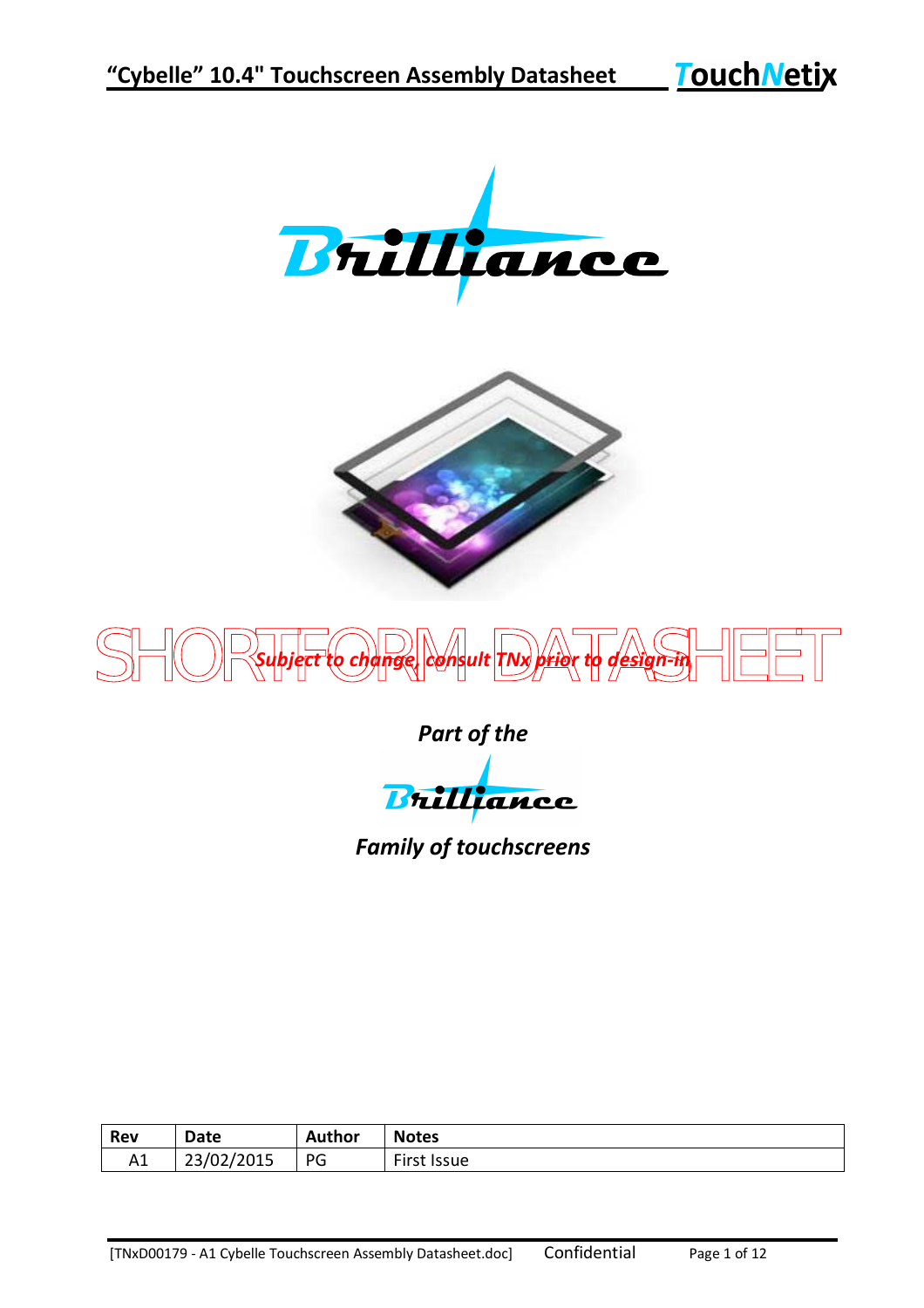**TouchNetix** 

## **1 Highlights**

Cybelle is part of TouchNetix' Brilliance family of capacitive touchscreen assemblies.

It has the following features:

- *Up to 12-bit XY multi-touch reporting*
- *Supports up to 10 simultaneous touches*
- *Reporting rate typically 80 to 100Hz depending on configuration*
- *2mm chemically strengthened glass front lens*
- *Option for customizable cover lens up to 4mm glass subject to quantity*
- *Available as sensor only, without lens*
- *Robust sensor design allows operation with a wide range of 10.4" displays*
- *Industry leading EMC performance, especially for conducted immunity*
- *Viewing area is diagonal 4:3, tailored to fit most 10.4" TFT LCD panels*
- *I2C or USB communication interface*

SHORTFORM DATASHEET *Optional USB adapter PCB to support multi-touch HID digitizer or "mouse mode" in legacy O.S.s and embedded versions of Windows™*

- *Active FPC tail connects to host via low cost 10 way 1mm pitch ZIF connector*
- *Allows contemporary "bezel free" designs*
- *3D CAD available on request<sup>1</sup>*
- *Supported by TouchNetix' proprietary TNx TouchHub tuning software for Windows™*

 1 STEP file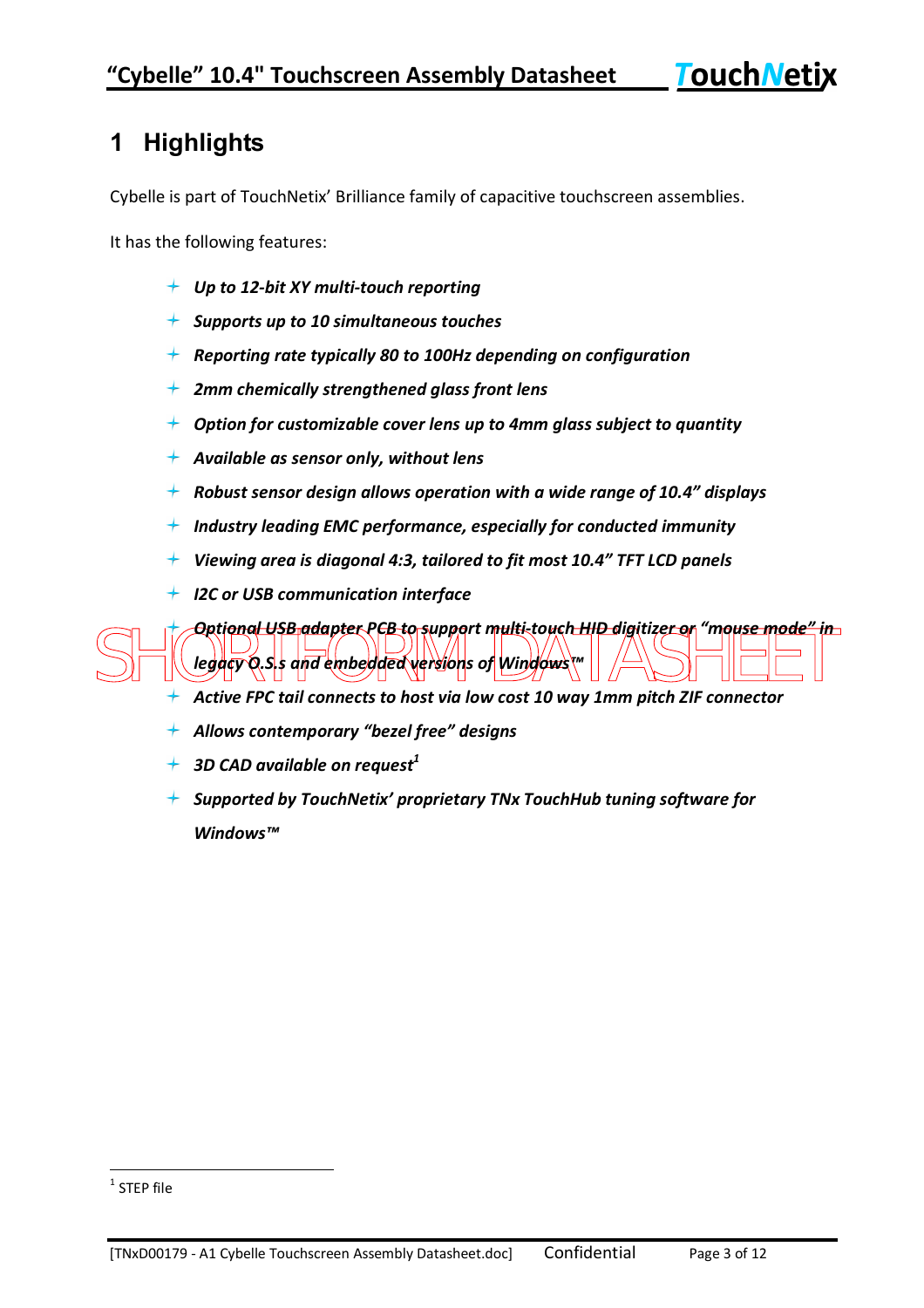**TouchNetix** 

### **2 Ordering Part Number**

#### *2.1 Touchscreen Assembly (sensor plus lens)*

**Part Number:** *TNxBR-104A-A9-AB-002rr*



**Part Number:** *TNxBR-104A-A9-AB-001rr*

#### *2.3 Optional Accessories*

#### **2.3.1 Mouse Mode USB Adapter (TNxAC-003)**

Connects to the 10-way FFC connector on the sensor control PCB and outputs to a USB Mini-B receptacle. This allows the host to treat the touch panel as a Mouse HID device in either relative (touchpad) mode or absolute (digitizer style) mode. The board measures 32x30mm<sup>2</sup>.

| N                        |
|--------------------------|
| õ                        |
| m                        |
|                          |
|                          |
| aз                       |
| <b>OD OVANLARE WATCH</b> |
|                          |

 2 Note that J1 (rectangular 5-way B2W connector) in the picture is an optional fit and is \*not\* populated by default.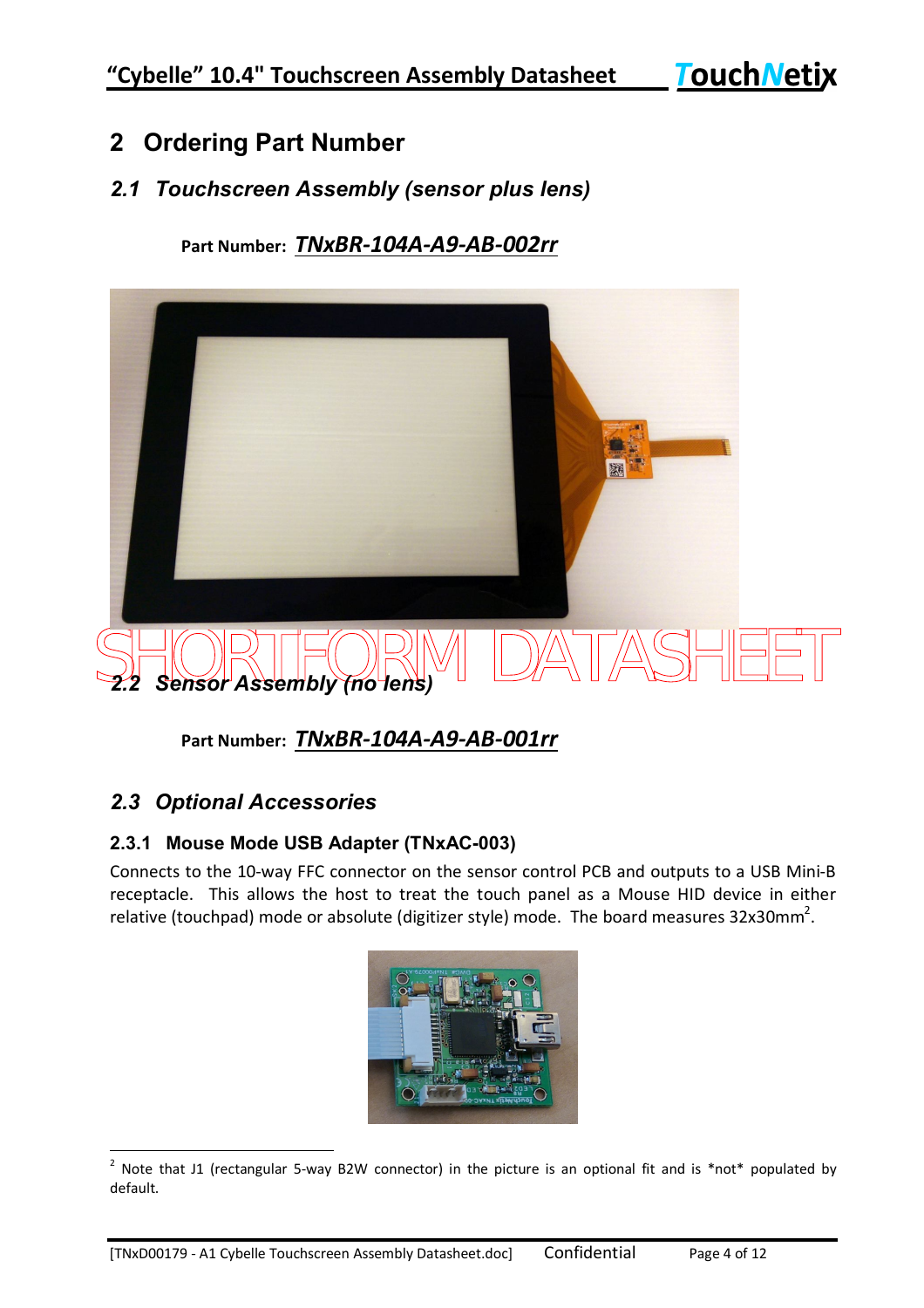#### **2.3.2 EVK**

An evaluation kit is available

#### **Part Number:** *TNxBR-EVK-104A-A9-AB-002rr*

Each kit contains the following items:

- 1x Cybelle Touchscreen Assembly
- 1x TNxAC-003 Mouse Mode USB Adapter
- 1x USB stick containing TNx TouchHub evaluation and tuning software for XP/Win7/8

# SHORTFORM DATASHEET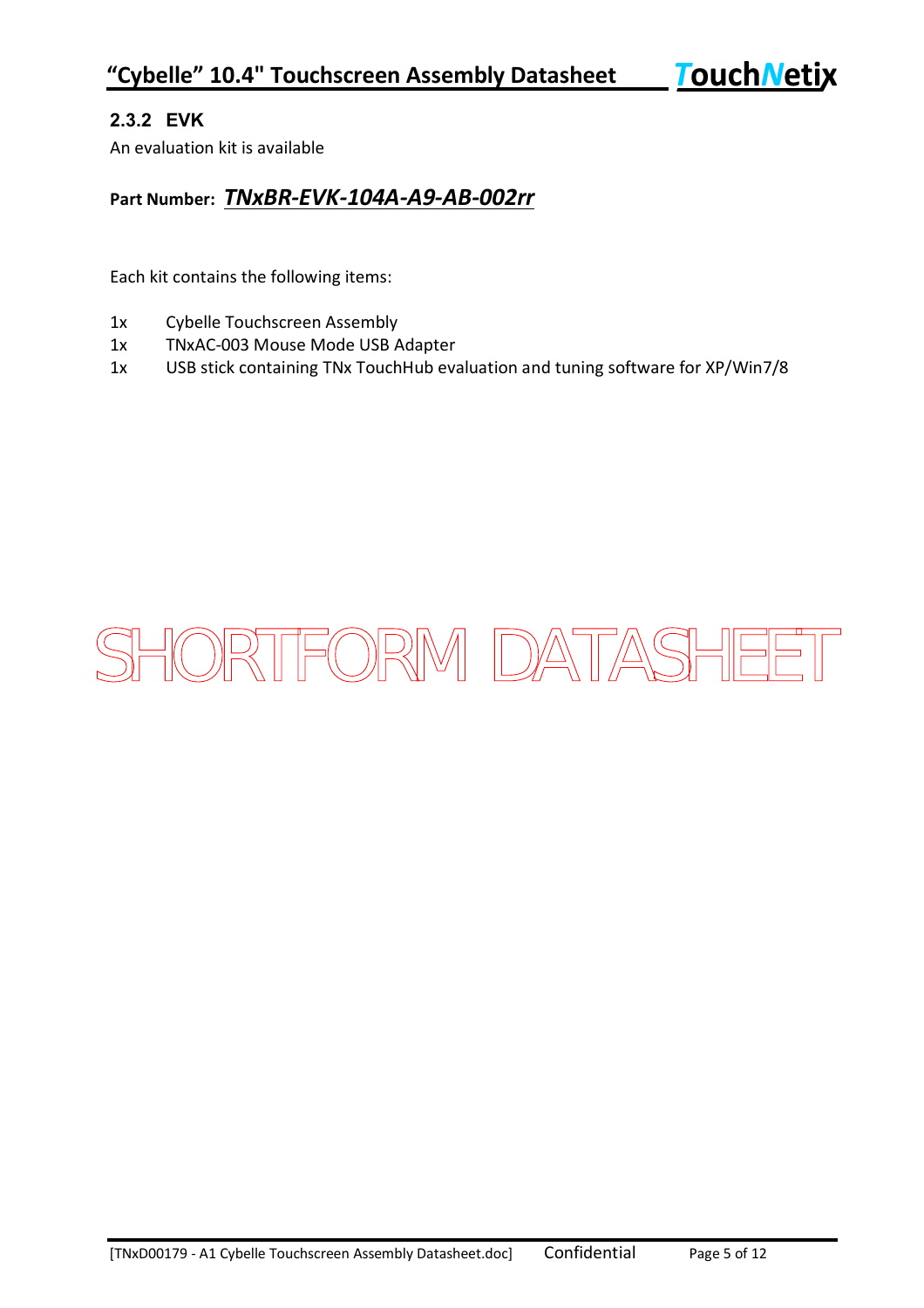**TouchNetix** 

## **3 Specifications**

#### *3.1 Sensor*

| Base material:         | PET (Polyethylene terephthalate) interconnects in silver |  |  |  |
|------------------------|----------------------------------------------------------|--|--|--|
| Thickness:             | 0.5mm typ. from rear of lens                             |  |  |  |
| Overall dimension:     | 243.85mm x 188.8mm typ.                                  |  |  |  |
| Active (touch) area:   | 216.6mm by 163.2mm                                       |  |  |  |
| Transmittance          | >85%                                                     |  |  |  |
| Max lens thickness:    | 4mm glass, 2.5mm polycarbonate, 2mm acrylic              |  |  |  |
| Mass:                  | Consult TN <sub>x</sub>                                  |  |  |  |
| Orientation:           | Suitable for portrait or landscape use                   |  |  |  |
| Attachment to housing: | See "TNxAN00010 Recommended Attachment Methods for       |  |  |  |
|                        | Touchscreen Assemblies"                                  |  |  |  |

#### *3.2 Standard Cover Lens*

| Material:                             | 2.0mm (non            |
|---------------------------------------|-----------------------|
| <b>Overall dimensions:</b>            | 269.3mm by            |
| Transparent window:                   | $211$ mm by $\degree$ |
| <b>Border decoration:</b>             | Process blad          |
| Surface treatment:                    | None                  |
| Surface hardness:                     | $6-7H$ typ.           |
| <u> Anti-shatters</u><br><b>INTEL</b> | <b>Fragmentat</b>     |

Short-shatter:<br>Protective film  $\Box$   $\Box$  (Peel) of type, to entire upper lens surface  $\Box$   $\Box$   $\Box$   $\Box$ m) chemically strengthened soda-lime glass y 208.9mm 158.2mm ck ink, rear-side printed Anti-shatter:  $\Box$  Fragmentation resistance of honded sensor Protective film: $\left|\mathbb{P}\right| \left|\mathbb{P}\right|$  (Peel)off type) to entire upper lens surface

#### *3.3 FPC*

 $\overline{a}$ 

| Position:                           | Exits sensor at middle of short edge                              |  |  |  |  |
|-------------------------------------|-------------------------------------------------------------------|--|--|--|--|
| Material:                           | Polyimide substrate + localized epoxy-glass FR4 rigidiser         |  |  |  |  |
| Rigidiser dimensions:               | 39.5mm by 29.7mm                                                  |  |  |  |  |
| <b>Rigidiser thickness:</b>         | 1.6 <sub>mm</sub>                                                 |  |  |  |  |
| Components:                         | Top (touch) side only above rigidiser                             |  |  |  |  |
| Max component height:               | 1.8mm above rigidiser top surface                                 |  |  |  |  |
| Flexible Tail Length <sup>4</sup> : | 50 <sub>mm</sub>                                                  |  |  |  |  |
| Tail overall from sensor:           | 120mm                                                             |  |  |  |  |
| Bond width at sensor                | 163.5mm                                                           |  |  |  |  |
| Contact fingers:                    | Gold plated                                                       |  |  |  |  |
| Mounting:                           | Considerations<br>"TNxAN00009<br>for<br>Touchscreen<br>FPC<br>See |  |  |  |  |
|                                     | Assemblies"                                                       |  |  |  |  |
| Host connector type:                | 1mm pitch 10way ZIF. Example: FCI SFW10R-2STxxLF or               |  |  |  |  |
|                                     | equivalent                                                        |  |  |  |  |
| Min bend radius:                    | 2 <sub>mm</sub>                                                   |  |  |  |  |
| Max bending cycles:                 | 3                                                                 |  |  |  |  |

<sup>3</sup> *Application testing required: sensor does not cover entire lens*

*<sup>4</sup> Measured from contacts to the nearest edge of the component rigidiser*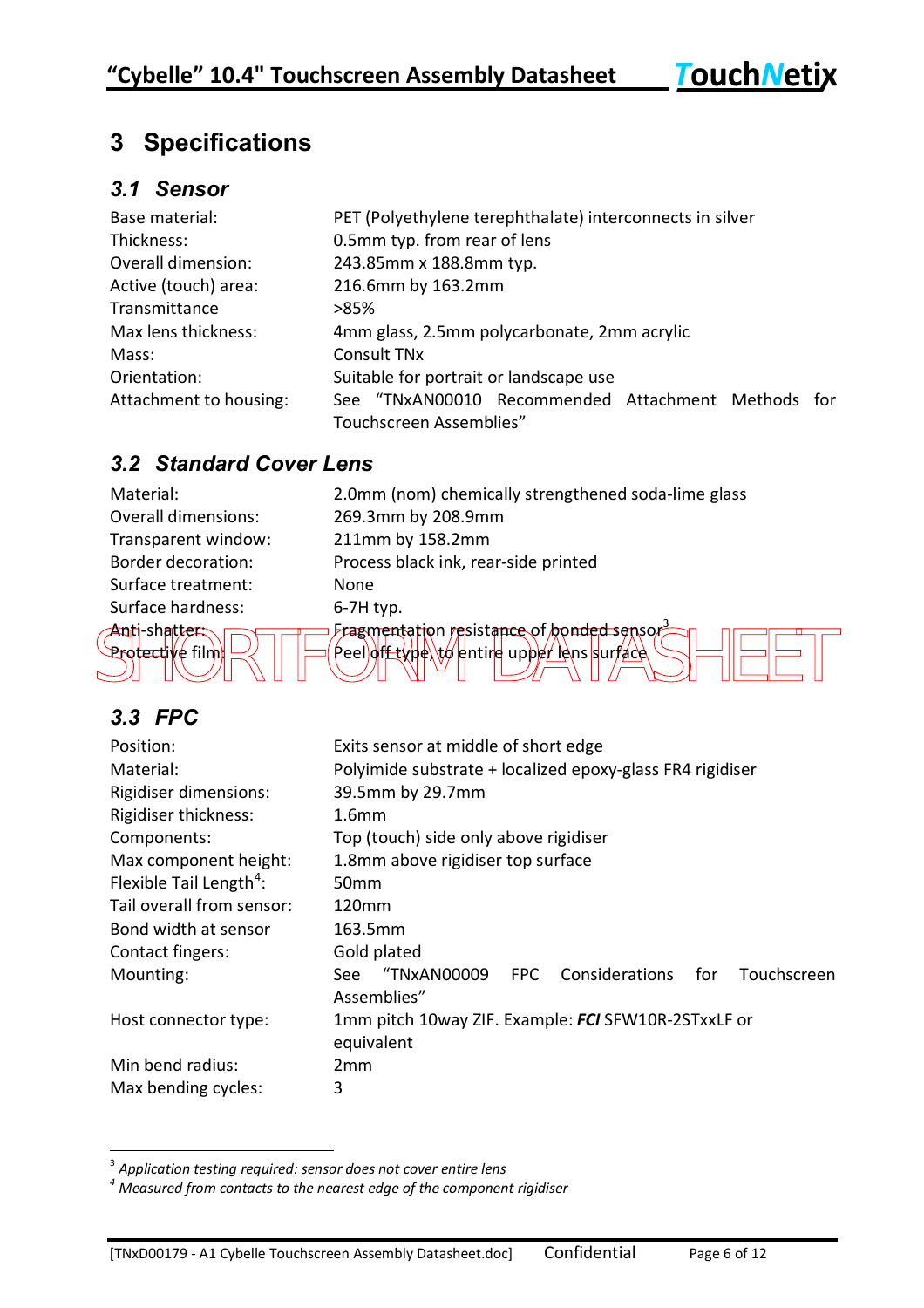#### *3.4 LCD Mounting*

An LCD can be mounted to the rear of the sensor using an adhesive gasket<sup>5</sup> using suitable pressure sensitive adhesive e.g. 3M VHB<sup> $m$ </sup> or equivalent<sup>6</sup>. The sensor is also suitable for full optical bond to the LCD using wet or dry adhesive. Contact TNx for guidance.

See "TNxAN00010-A1 Recommended Attachment Methods for Touchscreen Assemblies".

It is strongly recommended that early testing with a target LCD is conducted to identify any incompatibilities with noisy LCD drive electronics<sup>7</sup>.

#### *3.5 Environmental*

| Operating temperature: |
|------------------------|
| Operating humidity:    |
| Storage temperature:   |
| Storage humidity:      |
| Impact rating:         |
| RoHS:                  |

 $-20^{\circ}$ C to  $+70^{\circ}$ C 5 to 90% RH non-condensing  $-30^{\circ}$ C to  $+85^{\circ}$ C 45 to 85% RH non-condensing IK rating dependent on final application. Consult TNx Compliant

# SHORTFORM DATASHEET

<sup>&</sup>lt;u>Figure 2.</u><br>To be fitted by customer or as part of 3<sup>rd</sup> party "moduler's" responsibility

 $<sup>6</sup>$  It is very important to conduct material compatibility trials for any adhesives that are in direct contact with any</sup> part of the sensor, unless they are already proven to be non-aggressors

 $<sup>7</sup>$  The Brilliance series is designed to repel most LCD noise but there are so many LCD variants with radically</sup> different levels of noise emitted, that pre-testing is advised.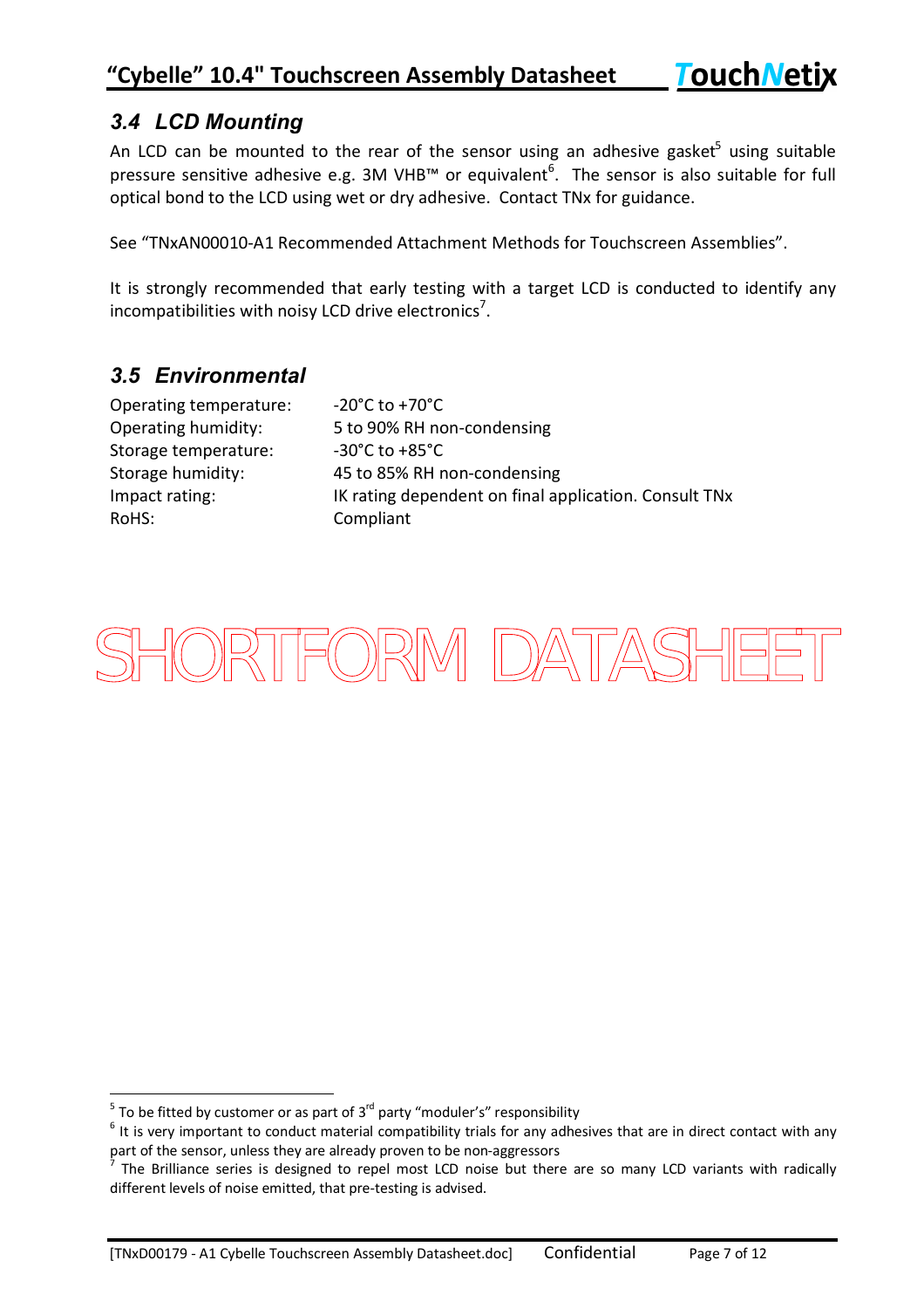# **Touch Netix**

### **6 Mechanical Drawings**

#### *6.1 Sensor Assembly drawing*